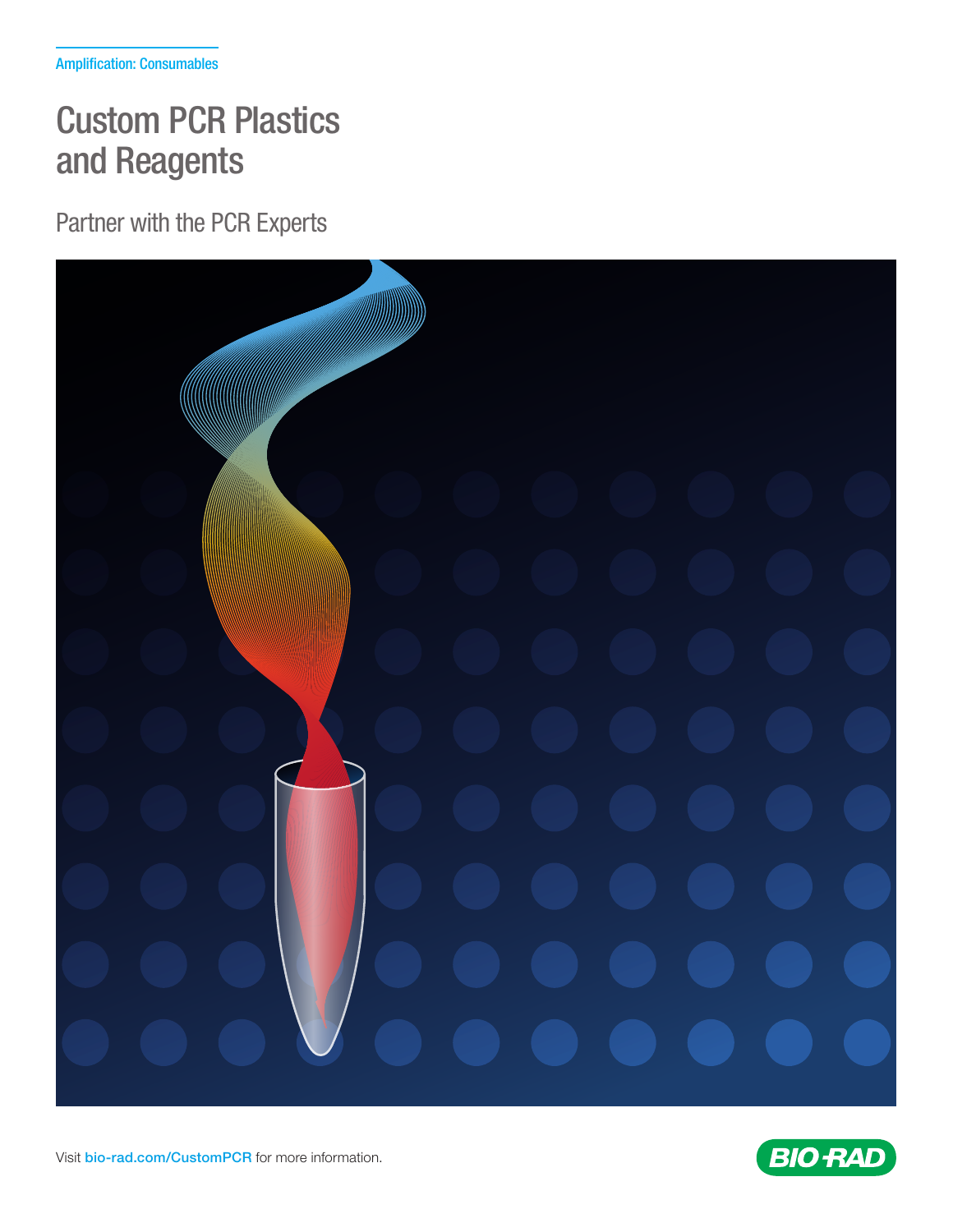# **Committed** to Quality



OEM, original equipment manufacturer; ISO, International Organization for Standardization.

## A History of Excellence

Make Bio-Rad your trusted partner for tailored, reliable, and high-quality PCR solutions.

With a focus on excellence and customer service since 1952, Bio-Rad has become a global leader in developing and manufacturing innovative products for life science research and clinical diagnostics, helping to advance drug discovery and improve healthcare. We provide a full spectrum of products that complement the areas of cell biology, gene expression, protein purification, protein quantitation, drug discovery and manufacturing, food safety, and science education.

Our products are manufactured under international quality standards (ISO 13485). Stringent manufacturing quality controls guarantee the consistency, reproducibility, and quality you have come to expect from Bio-Rad.

As your custom manufacturing partner, we are committed to delivering exemplary products made to your unique specifications.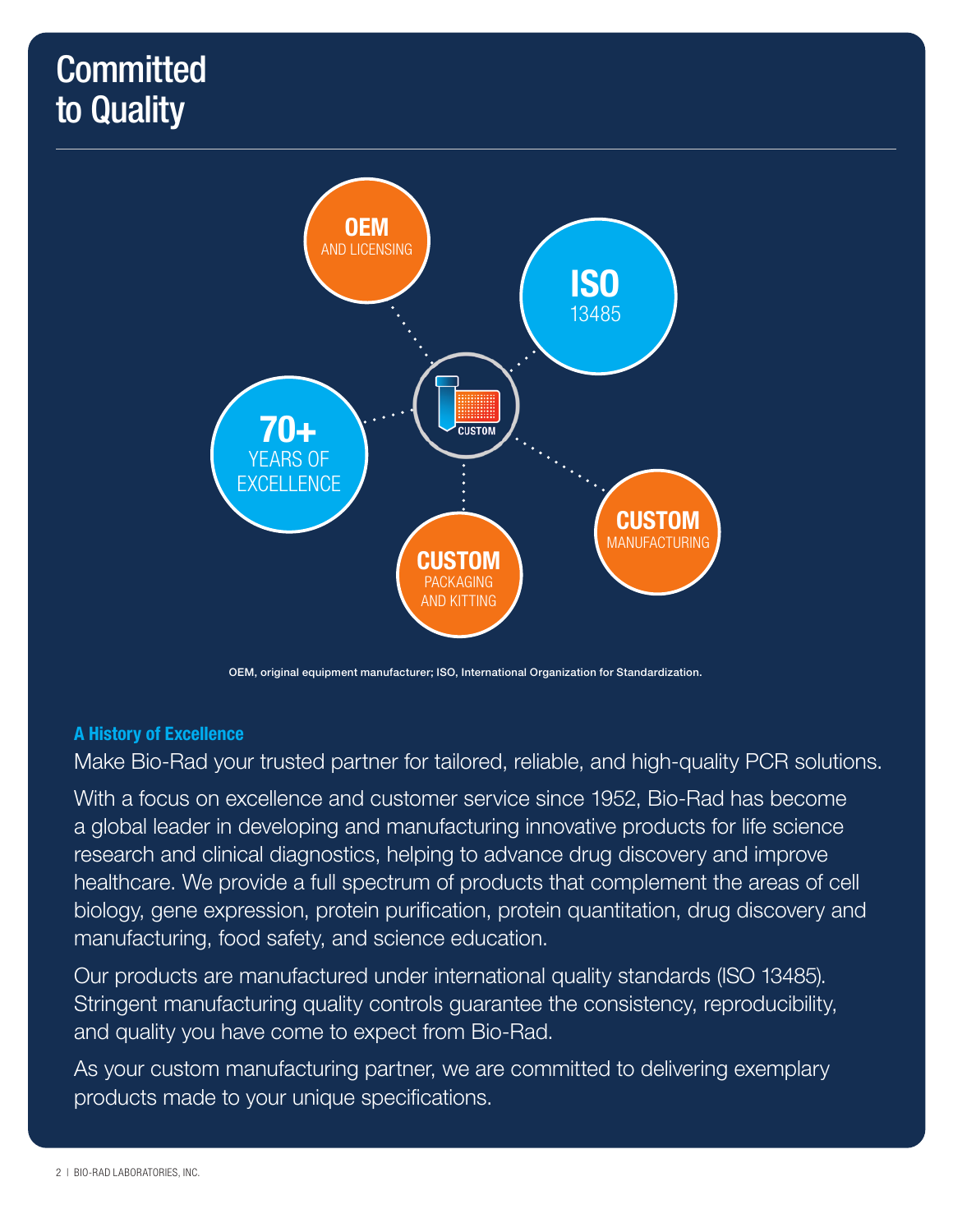# Our Commitment

Innovative ideas require unique solutions. We offer a suite of customizable products and services that ensure efficiency, reproducibility, and reliability at each step of discovery, development, and manufacturing. Our products are manufactured in ISO 13485–certified production facilities using the highest quality materials and technologies. An experienced global support team is available to partner with you to provide documentation and technical support.

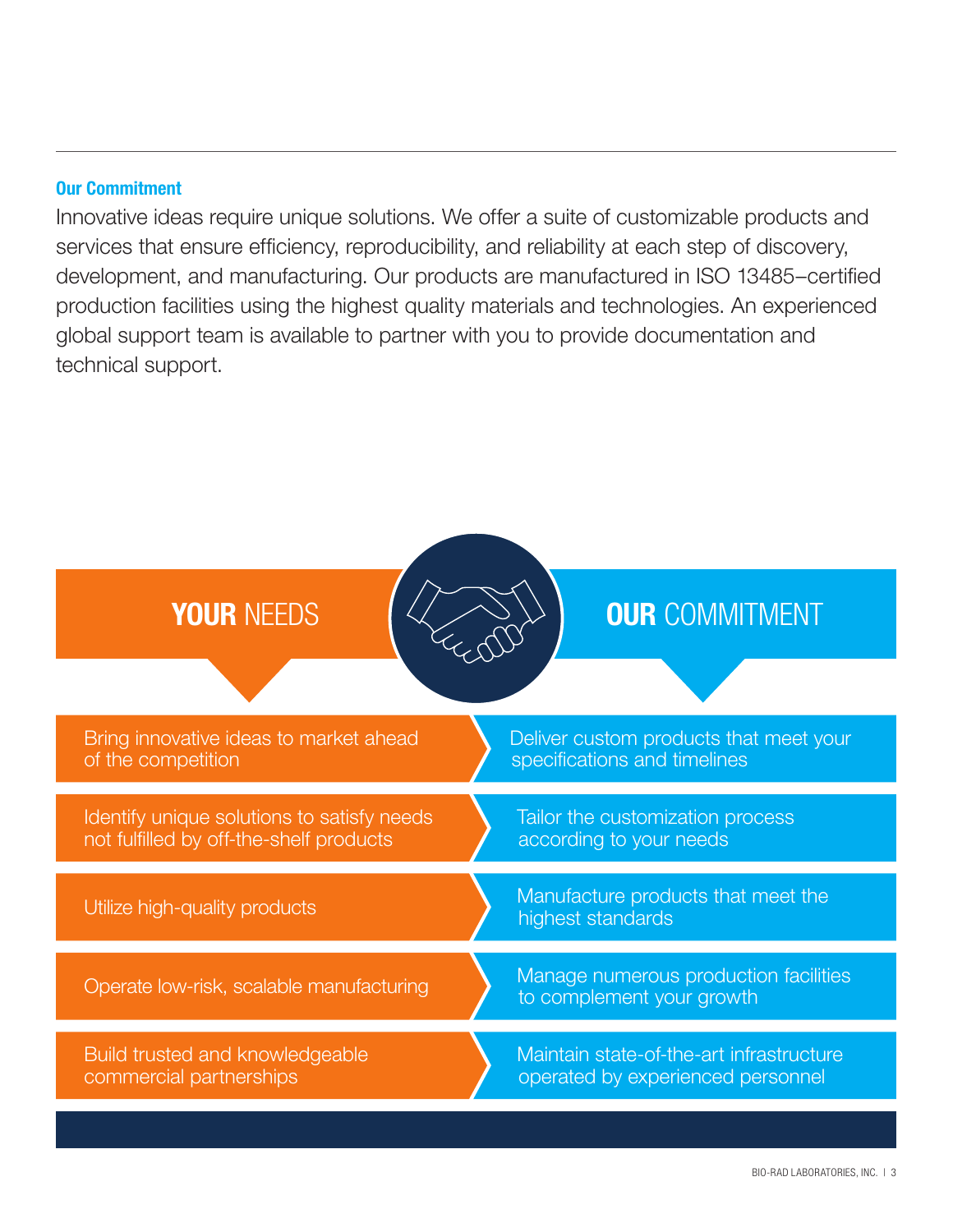### Reach Your Goals Faster

Bio-Rad is a global leader in developing, manufacturing, and marketing a broad range of innovative products for life science research and clinical diagnostic markets. Finding a partner for your project that delivers the sensitive, reproducible, and robust detection you need in a PCR reagent is key to meeting your goals. Our PCR reagents and kits feature advanced proprietary enzyme technology and buffer formulations to deliver the performance your project requires. We offer customers access to our innovative products supplied in flexible fill sizes and with custom labels and packaging to meet individual requirements.

Our PCR reagents are manufactured to ISO 13485 standards and are quality controlled to ensure consistent production of products you can trust.

### Custom Options for PCR Reagents

- **Fill size**  $-$  select from a variety of vials and containers
- Packaging choose from various bags, pouches, and boxes
- **Kit configuration**  $-$  create a custom kit using existing components
- Documentation request additional QC testing

## Original Equipment Manufacturer (OEM) and Licensing

Our extensive expertise in molecular biology has led to the development of a broad product portfolio of reagents. Partner with us for OEM solutions or licensing of Bio-Rad technology to ensure success in your project. We welcome collaborations throughout all stages, from discovery to commercialization.

# Trusted Performance

#### Advanced Buffer Formulation

Refined PCR reagent buffers deliver topnotch performance. Use them confidently with a broad range of complex sample types and target regions, as well as under varying reaction parameters (e.g., primer concentrations, annealing temperature, salt concentration, and cycling products).



#### Robust Reliance Reverse Transcriptase

Reliance Reverse Transcriptase is genetically engineered for high thermostability and efficient, sensitive cDNA synthesis — even with challenging samples and targets.

#### Powerful Sso7d Fusion DNA Polymerase

Patented Sso7d Fusion DNA Polymerase\* is designed to succeed where others fail. It features improved processivity for effective amplification through regions of strong secondary structures, GC-rich regions, and longer products — even in the presence of PCR inhibitors.

\* U.S. patent 7,560,260.

#### Universal Reference Dyes

A proprietary blend of reference dyes in our supermixes means you won't need different system-specific dye concentrations. Instead, reaction setup is easy and data become less variable. Our reference dyes are compatible with high-ROX, low-ROX, and ROX-independent systems.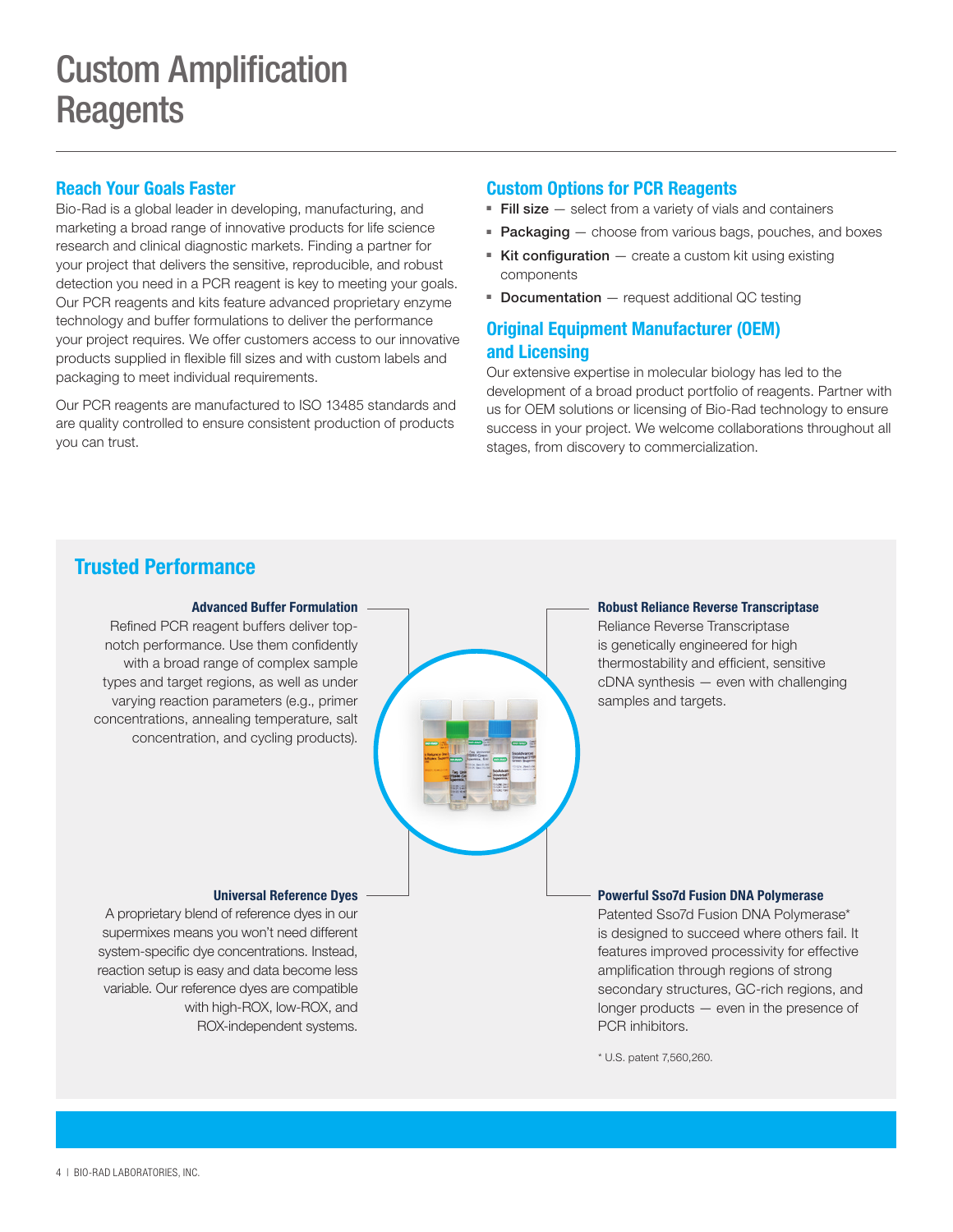# PCR Reagent **Selection**

We offer a wide range of reagents for reverse transcription, PCR, and real-time PCR, which are optimized to generate accurate and reproducible data. Our PCR reagent supermixes feature a blend of passive reference dyes for universal real-time instrument compatibility. Customizable PCR reagents include the following:

| <b>Real-Time PCR Supermixes</b><br>Visit bio-rad.com/Supermixes                                                       | <b>SsoAdvanced Universal Supermixes</b><br>- Highly tolerant to common PCR inhibitors<br>Based on highly processive, proprietary<br>Sso7d fusion technology for unparalleled<br>performance                       | iTaq Universal Supermixes<br>Supplied as 2x supermixes<br>• Ideal for reliable and reproducible<br>performance<br>Available in both SYBR <sup>®</sup> and<br>probe chemistries                                                                                                                   |
|-----------------------------------------------------------------------------------------------------------------------|-------------------------------------------------------------------------------------------------------------------------------------------------------------------------------------------------------------------|--------------------------------------------------------------------------------------------------------------------------------------------------------------------------------------------------------------------------------------------------------------------------------------------------|
| cDNA Synthesis Kits<br>Visit bio-rad.com/RTReagents                                                                   | <b>Reliance Select cDNA Synthesis Kit</b><br>" Formulated with a novel reverse transcriptase<br>engineered to perform well with challenging<br>samples and targets                                                | <b>iScript cDNA Synthesis Kits</b><br>• Versatile; family includes multiple kits<br>designed for various applications<br>• Built around an RNase H+ MMLV reverse<br>transcriptase plus an RNase inhibitor for<br>reliable yields                                                                 |
| <b>One-Step Reverse Transcription</b><br>Quantitative PCR (RT-qPCR) Reagents<br>and Kits<br>Visit bio-rad.com/OneStep | <b>Reliance One-Step Multiplex</b><br>RT-qPCR Supermix<br>Supplied as a 4x supermix<br>Based on a proprietary reverse transcriptase<br>Designed for highly sensitive and reliable<br>detection of up to 5 targets | iTag Universal One-Step Kits<br>Easy 2-tube system for simple<br>reaction setup<br>Compatible with SYBR® and probe-based<br>RT-qPCR                                                                                                                                                              |
| <b>PCR Reagents</b><br>Visit bio-rad.com/StandardPCRReagents                                                          | iTaq DNA Polymerase<br>Antibody-mediated, hot-start<br>" Highly specific, sensitive, and easy to use                                                                                                              | iProof High-Fidelity DNA Polymerase<br>• Unique thermostable fusion polymerase<br>• Accurately amplifies long products from<br>a variety of DNA templates                                                                                                                                        |
| <b>Loading and Reference Dyes</b><br>Visit bio-rad.com/PCRDyes                                                        | Precision Blue Real-Time PCR Dye<br>Supplied as a concentrated,<br>ready-to-use reagent<br>Useful for increasing the visibility of<br>real-time PCR reaction mixtures                                             | <b>ROX Passive Reference Dye</b><br>• For use with PCR reagents without ROX<br>reference dye for ROX-dependent PCR<br>systems<br><b>Fluorescein Calibration Dye</b><br>Useful for normalization of well-to-well<br>variations that may result from pipetting<br>errors or instrument limitations |

Our portfolio of patented and proprietary chemistries offer unique and unrivaled performance. Need help choosing the right PCR reagent? Visit [bio-rad.com/ReagentsSelector](https://bio-rad.com/ReagentsSelector) to use our interactive selection tool to find the right products for your needs.



Visit [bio-rad.com/CustomReagents](https://bio-rad.com/CustomReagents) to initiate the process. A custom production expert will contact you to get your project started.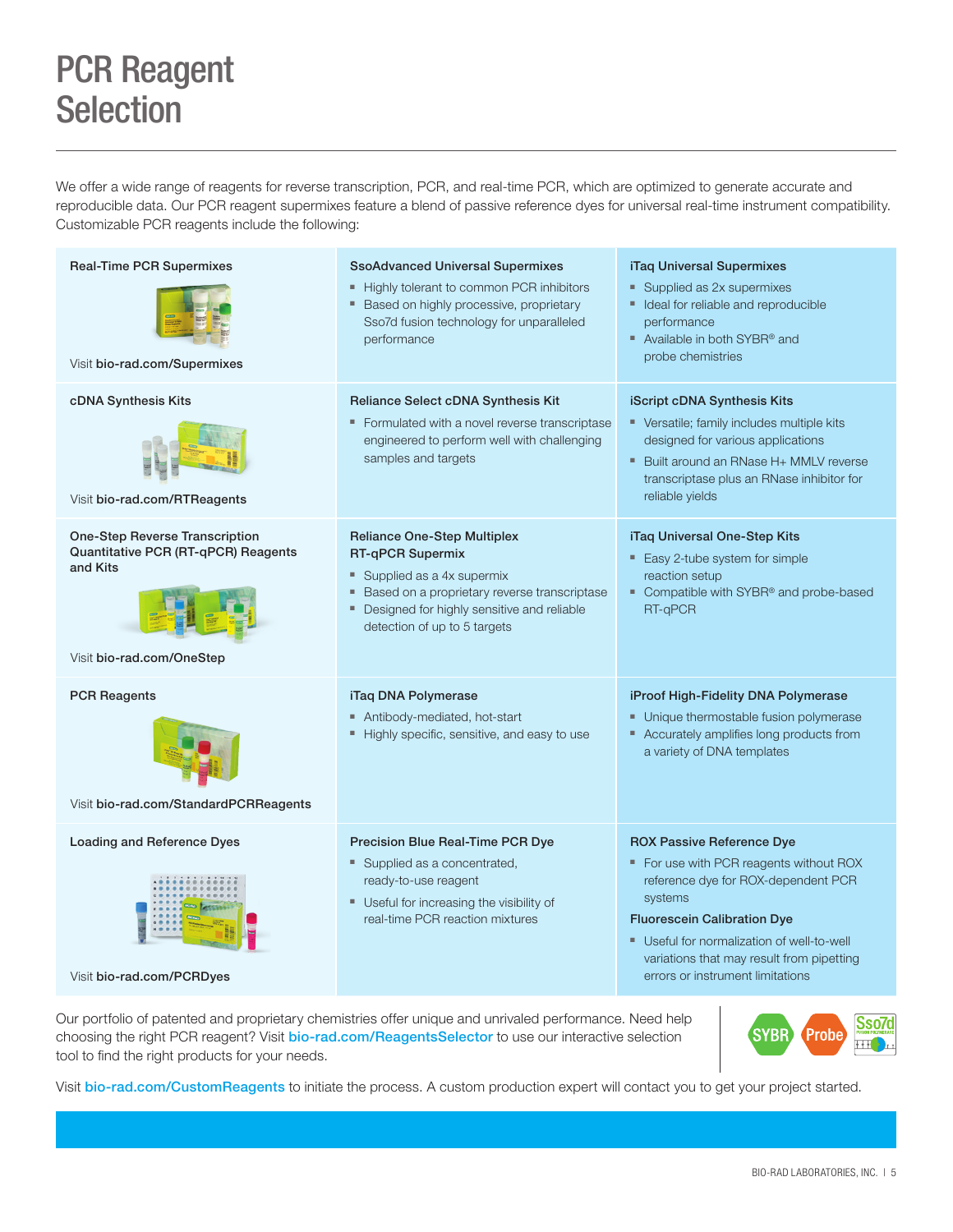# Custom PCR Plastics: Hard-Shell PCR Plates

### Precisely Manufactured to Meet Your Needs

We are committed to manufacturing high quality Hard-Shell PCR Plates you can trust. We customize Hard-Shell PCR Plates to your specifications.

### Hard-Shell PCR Plates

Customizing our Hard-Shell PCR Plates means taking advantage of our two-component design, delivering superior uniformity and precise handling in any situation. In addition to our broad selection of Hard-Shell PCR Plates, we offer a range of custom options to best fit your specific needs.



Features of Hard-Shell PCR Plates.

#### Hard-Shell PCR Plates offer:

- Automation compatibility
- Superior well-to-well uniformity for reliable and reproducible real-time PCR results
- Warp resistance and superior stability for durability during robotic handling, high-speed centrifugation, and storage
- Optional user-readable barcode with alphanumeric labels for easy well identification in high-throughput settings
- Footprint and well spacing designed to match American National Standards Institute (ANSI) and Society for Biomolecular Screening (SBS) standard dimensions
- Plastics certified free from DNase, RNase, and human DNA
- Choice of 96- or 384-well format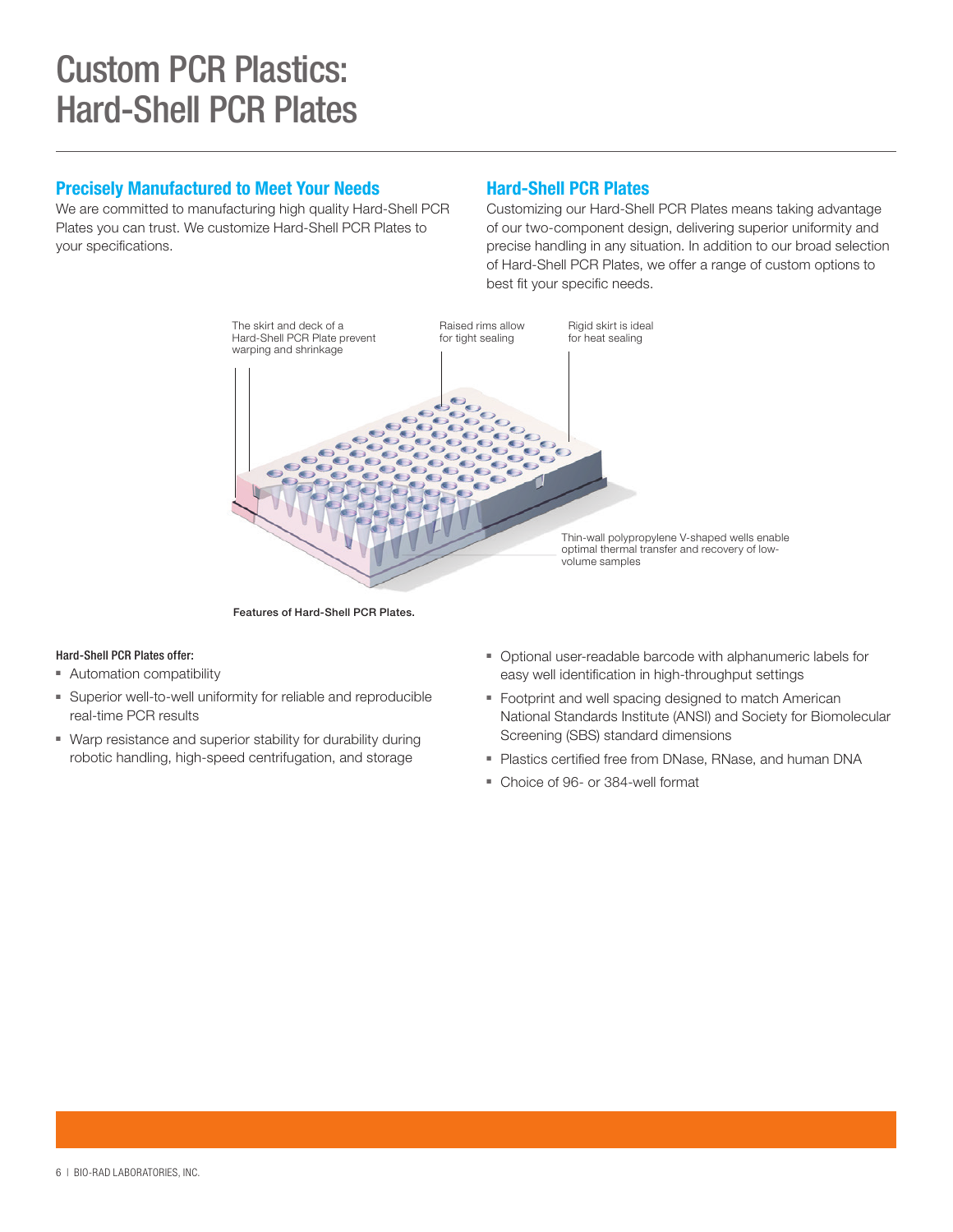# Customization Process for Plates and Reagents

### Custom Options for Hard-Shell PCR Plates

- Barcoding specify placement and sequence of 1-D or 2-D barcodes
- Packaging select from various box sizes and packaging formats
- Color choose from a range of shell and well color combinations
- **Branding**  $-$  include your company name and logo on PCR plates and packaging
- $\blacksquare$  Labeling  $-$  customize to your product specifications

| Description                                                                                 | Clear Well     | <b>White Well</b> | <b>Black Well</b> |  |  |  |
|---------------------------------------------------------------------------------------------|----------------|-------------------|-------------------|--|--|--|
| Hard-Shell Low-Profile 96-Well Skirted PCR Plates, 50 plates                                |                |                   |                   |  |  |  |
| White shell                                                                                 | <b>HSP9601</b> | <b>HSP9655</b>    |                   |  |  |  |
| Red shell                                                                                   | HSP9611        |                   |                   |  |  |  |
| Yellow shell                                                                                | <b>HSP9621</b> |                   |                   |  |  |  |
| Blue shell                                                                                  | <b>HSP9631</b> | <b>HSP9635</b>    |                   |  |  |  |
| Green shell                                                                                 | <b>HSP9641</b> | <b>HSP9645</b>    |                   |  |  |  |
| Black shell                                                                                 | <b>HSP9661</b> | <b>HSP9665</b>    | <b>HSP9666</b>    |  |  |  |
| White shell, barcoded<br>(Row H and Column 12)                                              | <b>HSP9901</b> | <b>HSP9955</b>    |                   |  |  |  |
| Hard-Shell 384-Well Standard PCR Plates, 50 plates                                          |                |                   |                   |  |  |  |
| Clear shell                                                                                 | <b>HSP3801</b> | <b>HSP3805</b>    |                   |  |  |  |
| Red shell                                                                                   | <b>HSP3811</b> |                   |                   |  |  |  |
| Yellow shell                                                                                | <b>HSP3821</b> |                   |                   |  |  |  |
| Blue shell                                                                                  | <b>HSP3831</b> |                   |                   |  |  |  |
| Green shell                                                                                 | <b>HSP3841</b> |                   |                   |  |  |  |
| <b>Black shell</b>                                                                          |                | <b>HSP3865</b>    | <b>HSP3866</b>    |  |  |  |
| Clear shell, barcoded<br>(Row P and Column 24)                                              | <b>HSP3901</b> | <b>HSP3905</b>    |                   |  |  |  |
| Hard-Shell 96-Well 480 PCR Plates, with barcode on Row A side,<br>25 plates                 |                |                   |                   |  |  |  |
| Clear shell                                                                                 |                | <b>HSR9905</b>    |                   |  |  |  |
| Clear shell                                                                                 | <b>HSR9901</b> |                   |                   |  |  |  |
| Hard-Shell 384-Well 480 PCR Plates, with barcode on Row A and<br>Column 24 sides, 50 plates |                |                   |                   |  |  |  |

| Clear shell |                | <b>HSR4805</b>           |     |
|-------------|----------------|--------------------------|-----|
| Clear shell | <b>HSR4801</b> | $\overline{\phantom{a}}$ | $-$ |

Visit [bio-rad.com/CustomPlastics](https://bio-rad.com/CustomPlastics) to initiate the process. A custom production expert will contact you to get your project started. No custom manufacturing process is the same. Our knowledgeable staff will be your guide through each step of the process. From the first inquiry and consultation, through the first article inspection and production scale-up, and continuing throughout the partnership, our team of experts is dedicated to ensuring your custom product meets your specific needs on your timeline.



Visit [bio-rad.com/CustomPCR](https://bio-rad.com/CustomPCR) to learn more about our custom program.